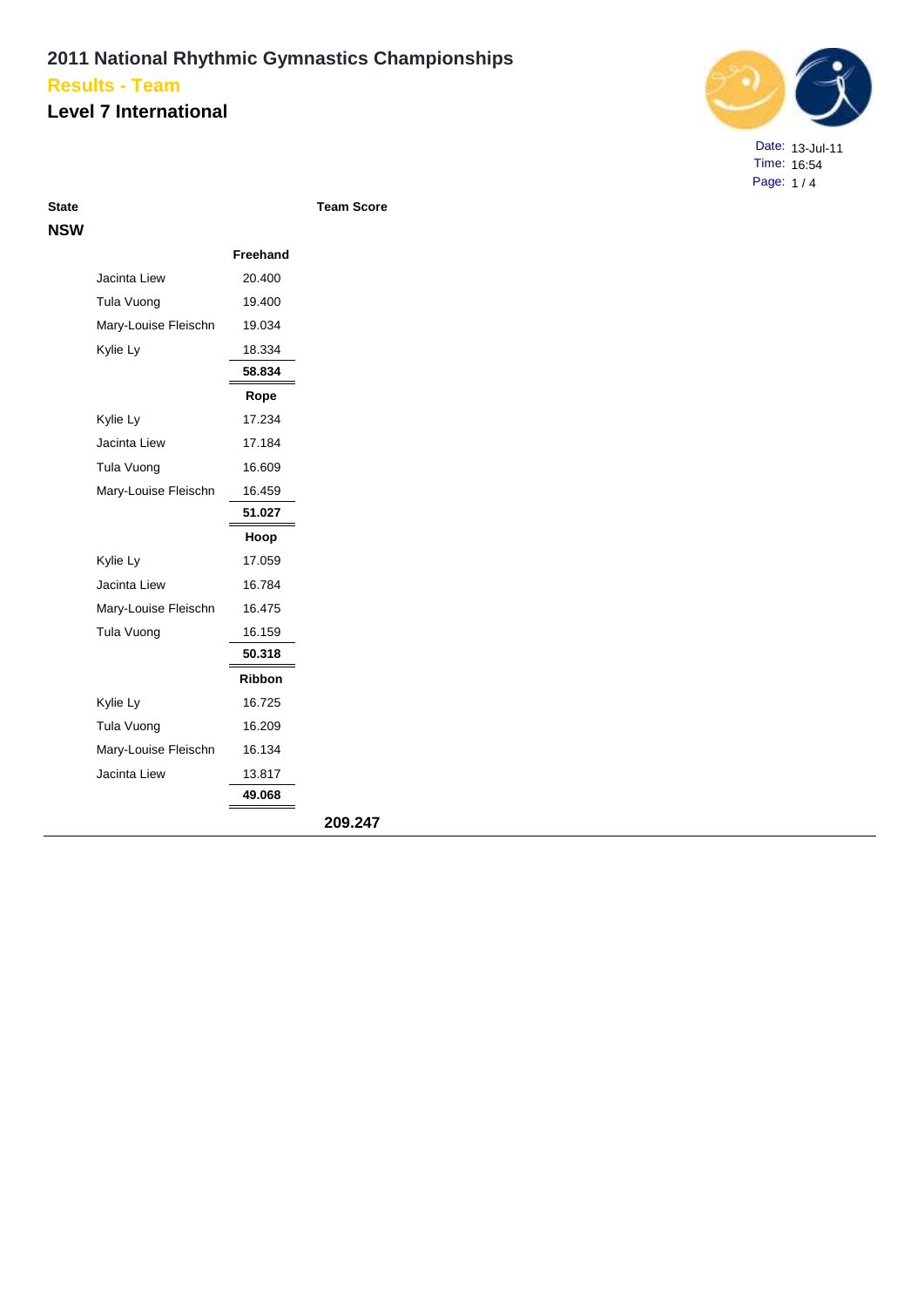#### **Level 7 International**



Date: 13-Jul-11 Time: 16:54 Page: 2 / 4

**State Team Score**

| WA |                     |               |         |
|----|---------------------|---------------|---------|
|    |                     | Freehand      |         |
|    | Alexandra Synnerdah | 19.050        |         |
|    | Jade Kounis         | 19.000        |         |
|    | Zendra Giraudo      | 18.600        |         |
|    | Mia Rimpas          | 17.734        |         |
|    |                     | 56.650        |         |
|    |                     | Rope          |         |
|    | Jade Kounis         | 16.809        |         |
|    | Mia Rimpas          | 16.459        |         |
|    | Zendra Giraudo      | 16.125        |         |
|    | Alexandra Synnerdah | 14.734        |         |
|    |                     | 49.393        |         |
|    |                     | Hoop          |         |
|    | Jade Kounis         | 16.917        |         |
|    | Mia Rimpas          | 16.667        |         |
|    | Alexandra Synnerdah | 16.559        |         |
|    | Zendra Giraudo      | 15.634        |         |
|    |                     | 50.143        |         |
|    |                     | <b>Ribbon</b> |         |
|    | Mia Rimpas          | 16.459        |         |
|    | Jade Kounis         | 16.392        |         |
|    | Zendra Giraudo      | 15.967        |         |
|    | Alexandra Synnerdah | 14.784        |         |
|    |                     | 48.818        |         |
|    |                     |               | 205.004 |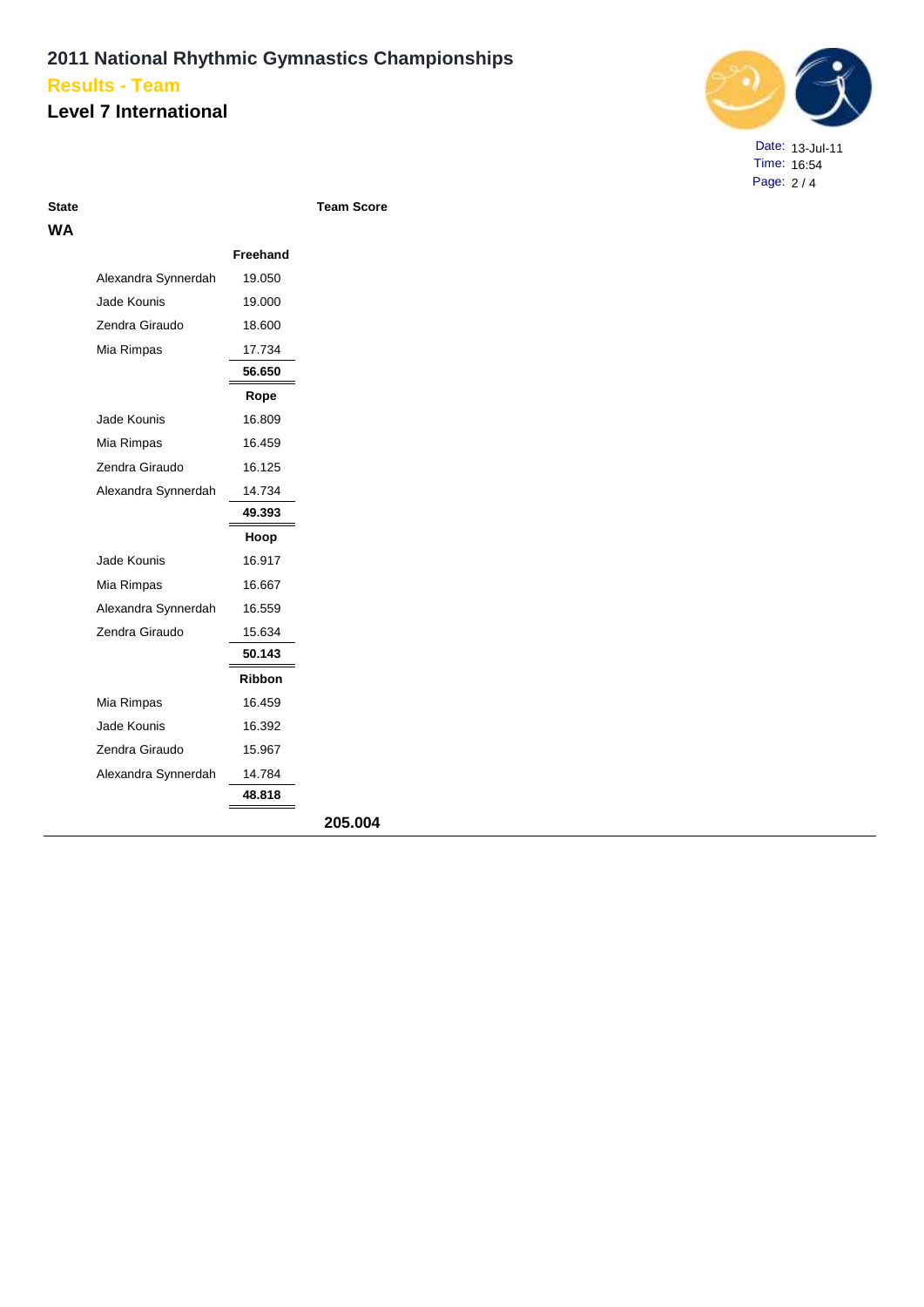### **Level 7 International**



Date: 13-Jul-11 Time: 16:54 Page: 3 / 4

| <b>State</b> |                   |                 | <b>Team Score</b> |
|--------------|-------------------|-----------------|-------------------|
| VIC          |                   |                 |                   |
|              |                   | <b>Freehand</b> |                   |
|              | Zoe Bartholomeusz | 18.867          |                   |
|              | Ying Cui          | 18.834          |                   |
|              | Anna Logachova    | 17.717          |                   |
|              | Haruka Tanimura   | 17.250          |                   |
|              |                   | 55.418          |                   |
|              |                   | Rope            |                   |
|              | Zoe Bartholomeusz | 16.309          |                   |
|              | Anna Logachova    | 15.884          |                   |
|              | Haruka Tanimura   | 15.484          |                   |
|              | Ying Cui          | 13.584          |                   |
|              |                   | 47.677          |                   |
|              |                   | Hoop            |                   |
|              | Zoe Bartholomeusz | 15.900          |                   |
|              | Haruka Tanimura   | 15.709          |                   |
|              | Ying Cui          | 15.492          |                   |
|              | Anna Logachova    | 15.425          |                   |
|              |                   | 47.101          |                   |
|              |                   | <b>Ribbon</b>   |                   |
|              | Zoe Bartholomeusz | 16.517          |                   |
|              | Ying Cui          | 15.200          |                   |
|              | Anna Logachova    | 14.117          |                   |
|              | Haruka Tanimura   | 12.492          |                   |
|              |                   | 45.834          |                   |
|              |                   |                 | 196.030           |